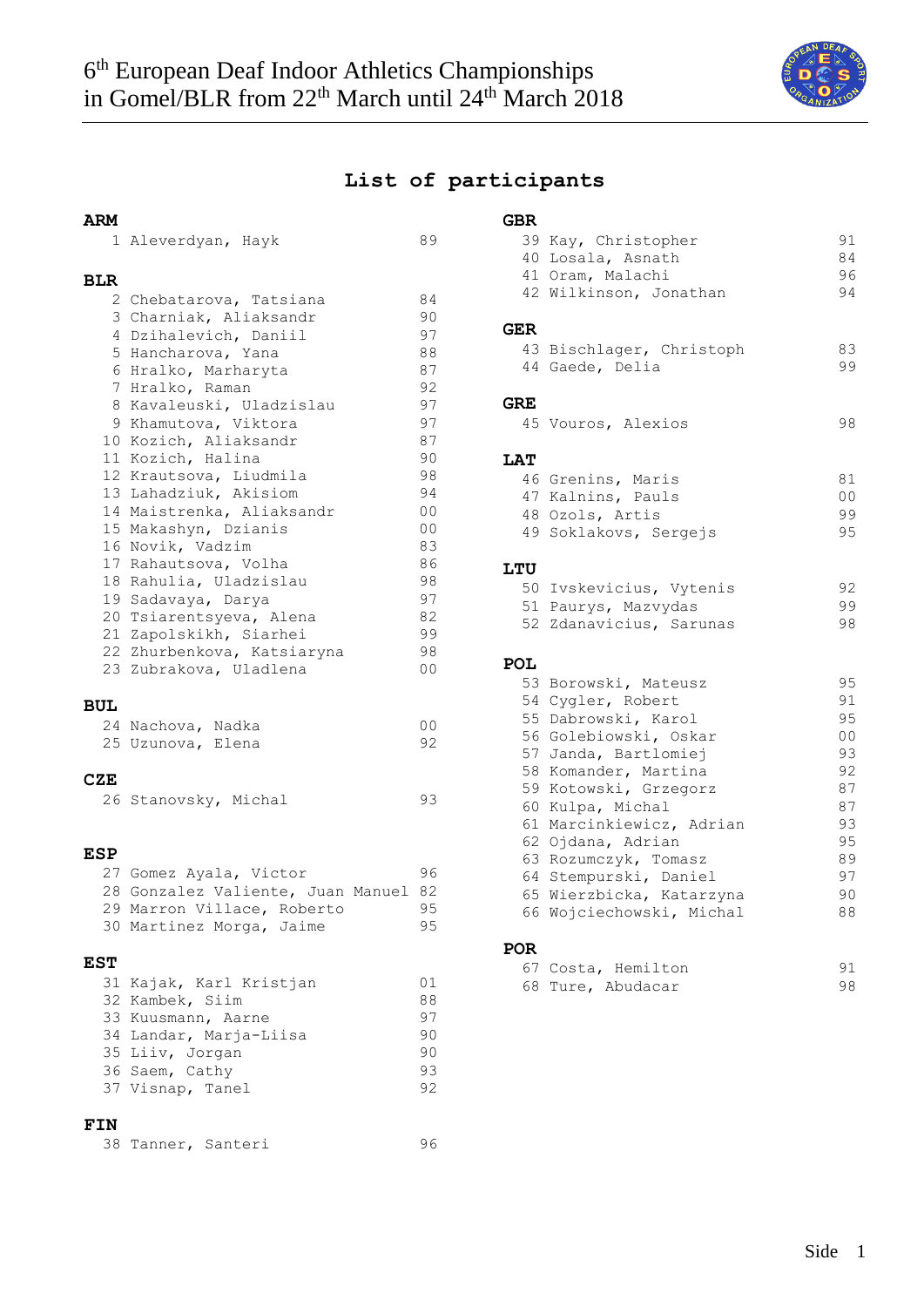# 6 th European Deaf Indoor Athletics Championships in Gomel/BLR from 22<sup>th</sup> March until 24<sup>th</sup> March 2018



### **RUS**

|  | 69 Abubiakirova, Iuliia    | 95 |
|--|----------------------------|----|
|  | 70 Alemseitova, Andzhela   | 90 |
|  | 71 Arkhipova, Elizabetta   | 98 |
|  | 72 Arutiunian, Liudmila    | 94 |
|  | 73 Baganov, Daniil         | 92 |
|  | 74 Beliakov, Aleksandr     | 94 |
|  | 75 Biziakina, Svetlana     | 94 |
|  | 76 Borovskaya, Valeria     | 95 |
|  | 77 Demchenko, Sofiia       | 98 |
|  | 78 Erofeeva, Nelli         | 83 |
|  | 79 Fedorenkov, Denis       | 96 |
|  | 80 Filyushkin, Mikhail     | 95 |
|  | 81 Filushkina, Alena       | 96 |
|  | 82 Ignatev, Egor           | 92 |
|  | 83 Kalinevich, Margarita   | 95 |
|  | 84 Karapetian, Kristina    | 90 |
|  | 85 Khakimov, Denis         | 93 |
|  | 86 Khilenko, Konstantin    | 95 |
|  | 87 Klechkina, Anastasiia   | 94 |
|  | 88 Klimova, Oxana          | 90 |
|  | 89 Kniazev, Vladislav      | 87 |
|  | 90 Kulikov, Maksim         | 84 |
|  | 91 Lavrinenko, Iuliia      | 97 |
|  | 92 Nikiforova, Ekaterina   | 97 |
|  | 93 Osmanov, Rovshan        | 91 |
|  | 94 Pakin, Ivan             | 91 |
|  | 95 Shtanko, Ilya           | 93 |
|  | 96 Vasilyev, Vitally       | 93 |
|  | 97 Zrakovskaia, Aleksandra | 98 |

### **SLO**

|  | 98 Enci, Tadej | 94 |  |
|--|----------------|----|--|
|  |                |    |  |

#### **SVK**

| 99 Antusekova, Martina  | n n |
|-------------------------|-----|
| 100 Jelinek, Rastisav   | O 1 |
| 101 Kristoficova, Ivana | 90. |
| 102 Zelinicky, Robert   | 97  |

### **SWE**

| 103 Kojic, Alva    |  |
|--------------------|--|
| 104 Sharapo, Simon |  |

### **TUR**

| 105 Akay, Aysun      | 94 |
|----------------------|----|
| 106 Baydas, Hasan    | 94 |
| 107 Baydas, Hueseyin | 94 |
| 108 Bicer, Dogan     | 97 |
| 109 Calhan, Serhan   | 94 |
| 110 Koc, Fatmagul    | 96 |
| 111 Ortac, Serdar    | 97 |
| 112 Suzen, Yasin     | 94 |

## **UKR**

|  | 113 Bairamova, Yuliia      | 88             |
|--|----------------------------|----------------|
|  | 114 Danylchenko, Volodymyr | 92             |
|  | 115 Dmytryyenko, Oleksandr | 87             |
|  | 116 Drach, Sergii          | 88             |
|  | 117 Ieromenko, Mykhailo    | 89             |
|  | 118 Kiniaikina, Kristina   | 0 <sup>0</sup> |
|  | 119 Kochmaryk, Viktoriya   | 89             |
|  | 120 Kompaniiets, Serhii    | 96             |
|  | 121 Kuprych, Solomiia      | 90             |
|  | 122 Kysylova, Yuliia       | 97             |
|  | 123 Matviievska, Yuliia    | 02             |
|  | 124 Muravska, Rusiana      | 00             |
|  | 125 Nosenko, Mykola        | 90             |
|  | 126 Pavlusenko, Yuryi      | 96             |
|  | 127 Pendrak, Maksym        | 90             |
|  | 128 Potapenko, Kateryna    | 88             |
|  | 129 Rudenko, Dmytro        | 90             |
|  | 130 Shapoval, Yuliia       | 88             |
|  | 131 Shenelenko, Onysym     | 94             |
|  | 132 Svynobii, Mariia       | 92             |
|  | 133 Sydorenko, Anastasiia  | 94             |
|  | 134 Tokar, Kateryna        | 01             |
|  | 135 Ursulenko, Nataliia    | 85             |
|  | 136 Vyshyhskyi, Dmytro     | 96             |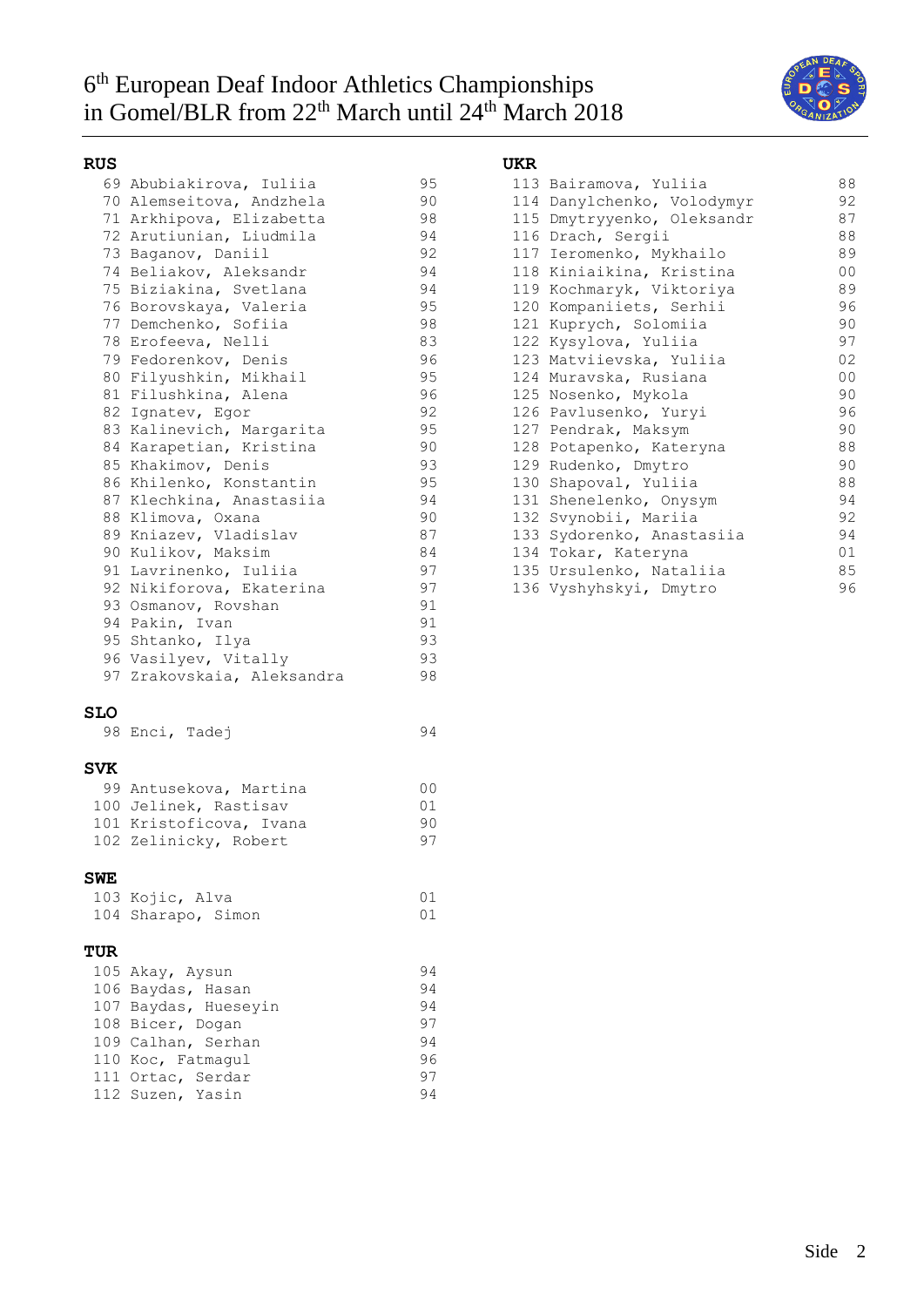

## **RESULT**

## **MEN**

### **60m Heats 22.03.2018**

### **Heat 1**

| 1. Beliakov, Aleksandr    | 94 RUS        | 7.07 sec Q            |
|---------------------------|---------------|-----------------------|
| 2.Dmytryyenko, Oleksandr  | 87 UKR        | $7.10 \text{ sec } Q$ |
| 3.Zapolskikh, Siarhei     | 99 BLR        | 7.36 sec q            |
| 4. Kajak, Karl Kristjan   | 01 EST        | 7.59 sec              |
| 5. Oram, Malachi          | 96 GBR        | 7.95 sec              |
| 6.Aleverdyan, Hayk        | 89 ARM        | 8.44 sec              |
| Heat 2                    |               |                       |
| 1.Shtanko, Ilya           | 93 RUS        | 7.00 sec Q            |
| 2.Vyshyhskyi, Dmytro      | 96 UKR        | 7.09 sec Q            |
| 3.Stempurski, Daniel      | 97 POL        | 7.33 sec q            |
| 4. Dzihalevich, Daniil    | 97 BLR        | 7.50 sec              |
| 5.0zols, Artis            | 99 LAT        | 7.71 sec              |
| 6. Kuusmann, Aarne        | 97 EST        | 8.05 sec              |
| Heat 3                    |               |                       |
| 1. Cygler, Robert         | 91 POL        | $7.22$ sec $Q$        |
| 2.Jelinek, Rastisav       | 01 SVK        | $7.26 \text{ sec } Q$ |
| 3. Pendrak, Maksym        | 90 UKR        | 7.30 sec q            |
| 4. Lahadziuk, Akisiom     | 94 BLR        | 7.37 sec              |
| 5. Ture, Abubacar         | 98 POR        | 7.59 sec              |
| 6.Liiv, Jorgan            | 90 EST        | 7.60 sec              |
| Heat 4                    |               |                       |
| 1. Nosenko, Mykola        | 90 UKR        | $7.16 \text{ sec } Q$ |
| 2. Janda, Bartlomiej      | 93 POL        | 7.24 sec Q            |
| 3. Tanner, Santeri        | 96 FIN        | 7.29 sec q            |
| 4. Sharapo, Simon         | 01 SWE        | 7.39 sec              |
| 5. Novik, Vadzim          | 83 BLR        | 7.54 sec              |
| 6. Vouros, Alexios        | 98 GRE        | <b>DNS</b>            |
| 60m Semi-finale           |               | 22.03.2018            |
| Heat 1                    |               |                       |
| 1.Shtanko, Ilya           | 93 RUS        | $6.97 \text{ sec } Q$ |
| 2.Vyshyhskyi, Dmytro      | <b>96 UKR</b> | 7.08 sec Q            |
| 3. Cygler, Robert         | 91 POL        | 7.18 sec              |
| 4. Jelinek, Rastisav      | 01 SVK        | 7.27 sec              |
| 5.Zapolskikh, Siarhei     | 99 BLR        | 7.28 sec              |
| 6. Tanner, Santeri        | 96 FIN        | 7.34 sec              |
| Heat 2                    |               |                       |
| 1.Nosenko, Mykola         | 90 UKR        | $6.96 \text{ sec } Q$ |
| 2. Beliakov, Aleksandr    | 94 RUS        | 6.97 sec Q            |
| 3. Dmytryyenko, Oleksandr | 87 UKR        | 7.03 sec q            |
| 4.Stempurski, Daniel      | 97 POL        | 7.09 sec q            |
| 5. Pendrak, Maksym        | 90 UKR        | 7.26 sec              |
| 6. Janda, Bartlomiej      | 93 POL        | DQ.                   |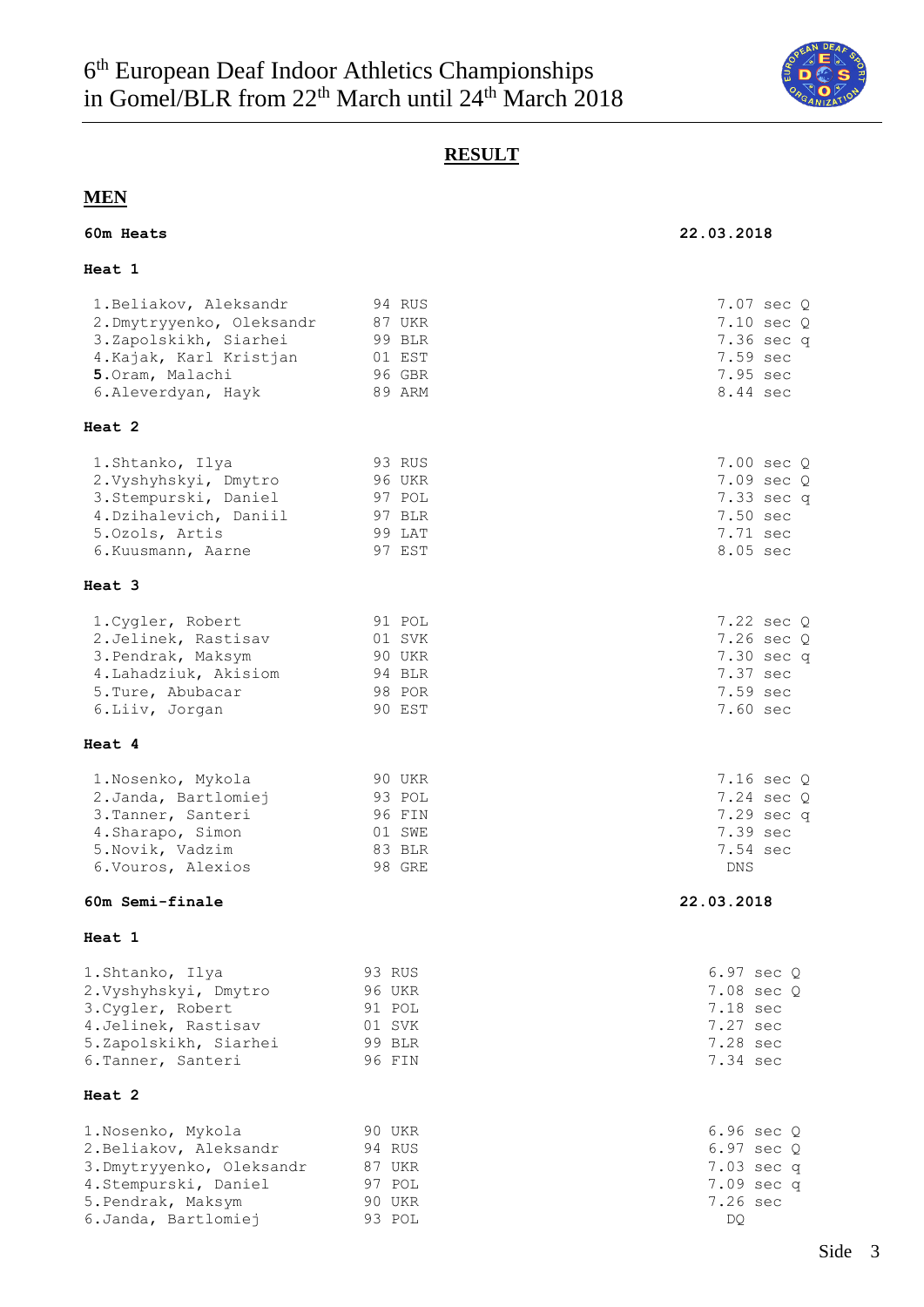

| 60m Final                                                                                                                                     |                                                          | 22.03.2018                                                 |
|-----------------------------------------------------------------------------------------------------------------------------------------------|----------------------------------------------------------|------------------------------------------------------------|
| 1. Beliakov, Aleksandr<br>2. Dmytryyenko, Oleksandr<br>1.Shtanko, Ilya<br>2. Vyshyhskyi, Dmytro<br>1. Nosenko, Mykola<br>4.Stempurski, Daniel | 94 RUS<br>87 UKR<br>93 RUS<br>96 UKR<br>90 UKR<br>97 POL | 6.90 sec<br>6.97 sec<br>7.07 sec<br>7.16 sec<br>DQ.<br>DO. |
| 400m Heats                                                                                                                                    |                                                          | 22.03.2018                                                 |
| Heat 1                                                                                                                                        |                                                          |                                                            |
| 1. Ieromenko, Mykhailo<br>2. Kotowski, Grzegorz<br>3.Oram, Malachi<br>Baydas, Hasan                                                           | 89 UKR<br>87 POL<br>96 GBR<br>94 TUR                     | 52.66 sec Q<br>53.33 sec q<br>55.91 sec<br>DNF             |
| Heat 2                                                                                                                                        |                                                          |                                                            |
| 1. Kompaniiets, Serhii<br>2. Borowski, Mateusz<br>3. Tanner, Santeri<br>4.Kambek, Siim                                                        | 96 UKR<br>95 POL<br>96 FIN<br>88 EST                     | 51.80 sec Q<br>52.95 sec q<br>55.40 sec<br>56.94 sec       |
| Heat 3                                                                                                                                        |                                                          |                                                            |
| 1. Suzen, Yasin<br>2. Drach, Sergii<br>3. Vasilyev, Vitally<br>4.0zols, Artis                                                                 | 94 TUR<br>88 UKR<br>93 RUS<br>99 LAT                     | 51.56 sec Q<br>$51.65$ sec q<br>51.76 sec q<br>54.91 sec   |
| Heat 4                                                                                                                                        |                                                          |                                                            |
| 1. Rudenko, Dmytro<br>2. Gomez Ayala, Victor<br>3. Kavaleuski, Uladzislau<br>4. Kuusmann, Aarne                                               | 90 UKR<br>96 ESP<br>97 BLR<br>97 EST                     | 52.86 sec Q<br>54.16 sec<br>55.47 sec<br>$1:00.06$ min     |
| Heat 5                                                                                                                                        |                                                          |                                                            |
| 1.Golebiowski, Oskar<br>2. Marron Villace, Roberto<br>3. Kajak, Karl Kristjan<br>Ortac, Serdar                                                | 00 POL<br>95 ESP<br>01 EST<br>97 TUR                     | 53.09 sec Q<br>53.41 sec<br>57.00 sec<br>DNF               |
| Heat 6                                                                                                                                        |                                                          |                                                            |
| 1. Enci, Tadej<br>2. Rahulia, Uladzislau<br>3. Ignatev, Egor<br>4. Baydas, Hueseyin                                                           | 94 SLO<br>98 BLR<br>92 RUS<br>94 TUR                     | 52.78 sec 0<br>52.94 sec q<br>53.03 sec q<br>55.46 sec     |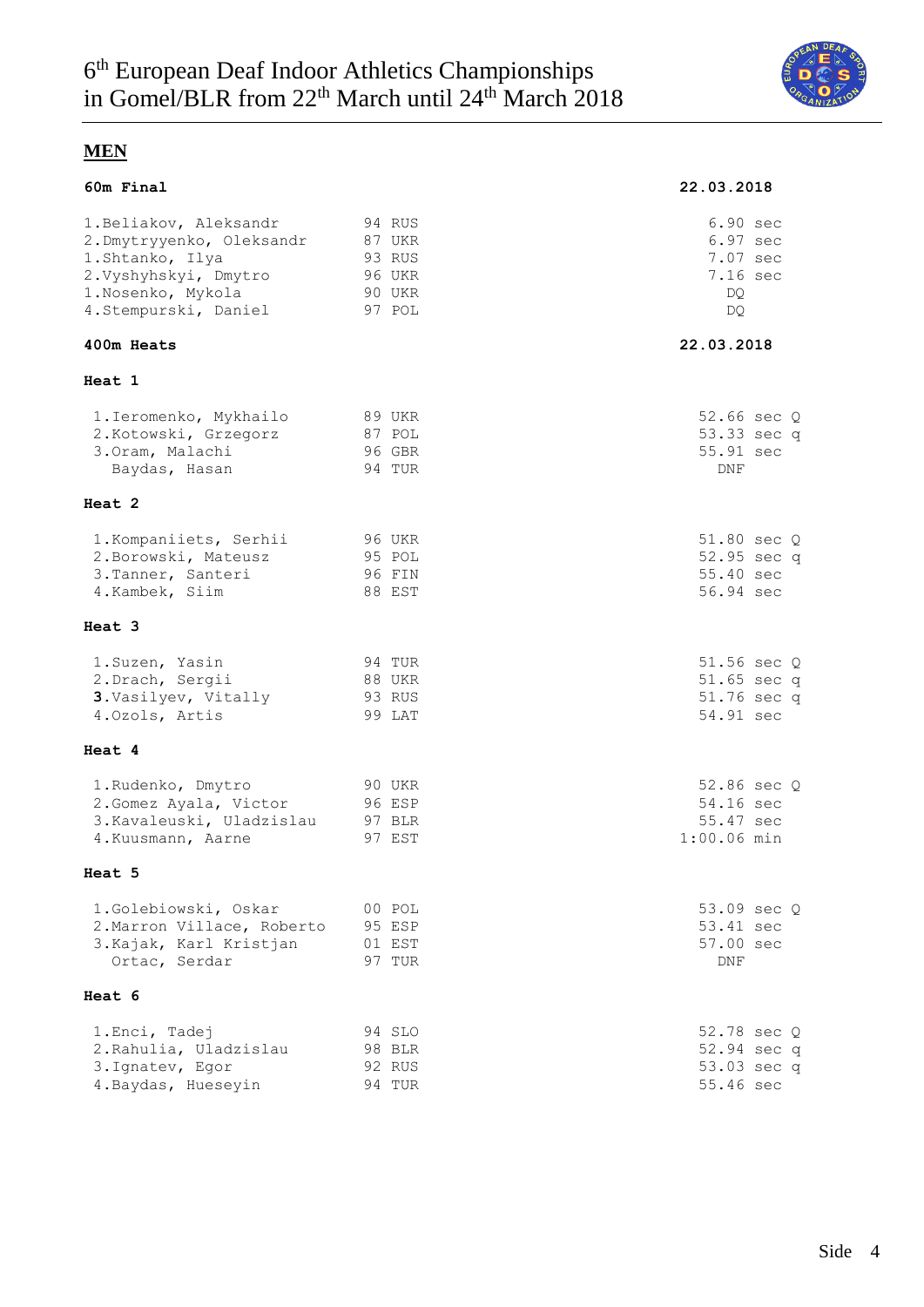

#### **400m Semi-Final 22.03.2018**

#### **Heat 1**

## 1.Suzen, Yasin 94 TUR 50.51 sec Q 2.Drach, Sergii 88 UKR 50.72 sec q 3.Golebiowski, Oskar 00 POL 51.58 sec 4.Kotowski, Grzegorz 87 POL 54.06 sec **Heat 2** 1.Rudenko, Dmytro 90 UKR 50.53 sec Q 2.Kompaniiets, Serhii 96 UKR 51.05 sec 3.Vasilyev, Vitally 51.59 sec 4.Ignatev, Egor 92 RUS 53.44 sec **Heat 3** 1.Enci, Tadej 94 SLO 52.08 sec Q 2.Ieromenko, Mykhailo 89 UKR 52.15 sec 3.Rahulia, Uladzislau 98 BLR 52.51 sec 4.Borowski, Mateusz 695 POL 52.95 sec **400m Final 23.03.2018** 1.Suzen, Yasin 94 TUR 49.46 sec 2.Rudenko, Dmytro 90 UKR 49.80 sec 3.Drach, Sergii 88 UKR 49.86 sec 1.Enci, Tadej 94 SLO 50.85 sec **800m Semi-Final 23.03.2018 Heat 1** 1.Charniak, Aliaksandr 90 BLR 2:07.59 min Q 2.Osmanov, Rovshan 91 RUS 2:07.83 min Q 3.Wojciechowski, Michal 88 POL 2:08.05 min q 4.Marron Villace, Roberto 95 ESP 2:08.77 min 5.Pavlusenko, Yuryi 96 UKR 2:09.33 min **Heat 2** 1. Martinez Morga, Jaime 95 ESP 2:06.27 min Q 2.Kulpa, Michal 87 POL 2:06.18 min Q 3.Marcinkiewicz, Adrian 93 POL 2:06.55 min q Vasilyev, Vitally 193 RUS 1998 - 1999 DNF Kambek, Siim 88 EST DNF Ieromenko, Mykhailo 89 UKR DNS **800m Final 24.03.2018** 1.Martinez Morga, Jaime 95 ESP 1:56.47 min 2.Charniak, Aliaksandr 90 BLR 1:56.57 min 3.Kulpa, Michal 87 POL 1:58.16 min

2.Osmanov, Rovshan 91 RUS 1:59.15 min Wojciechowski, Michal 88 POL DNF Marcinkiewicz, Adrian 93 POL DNF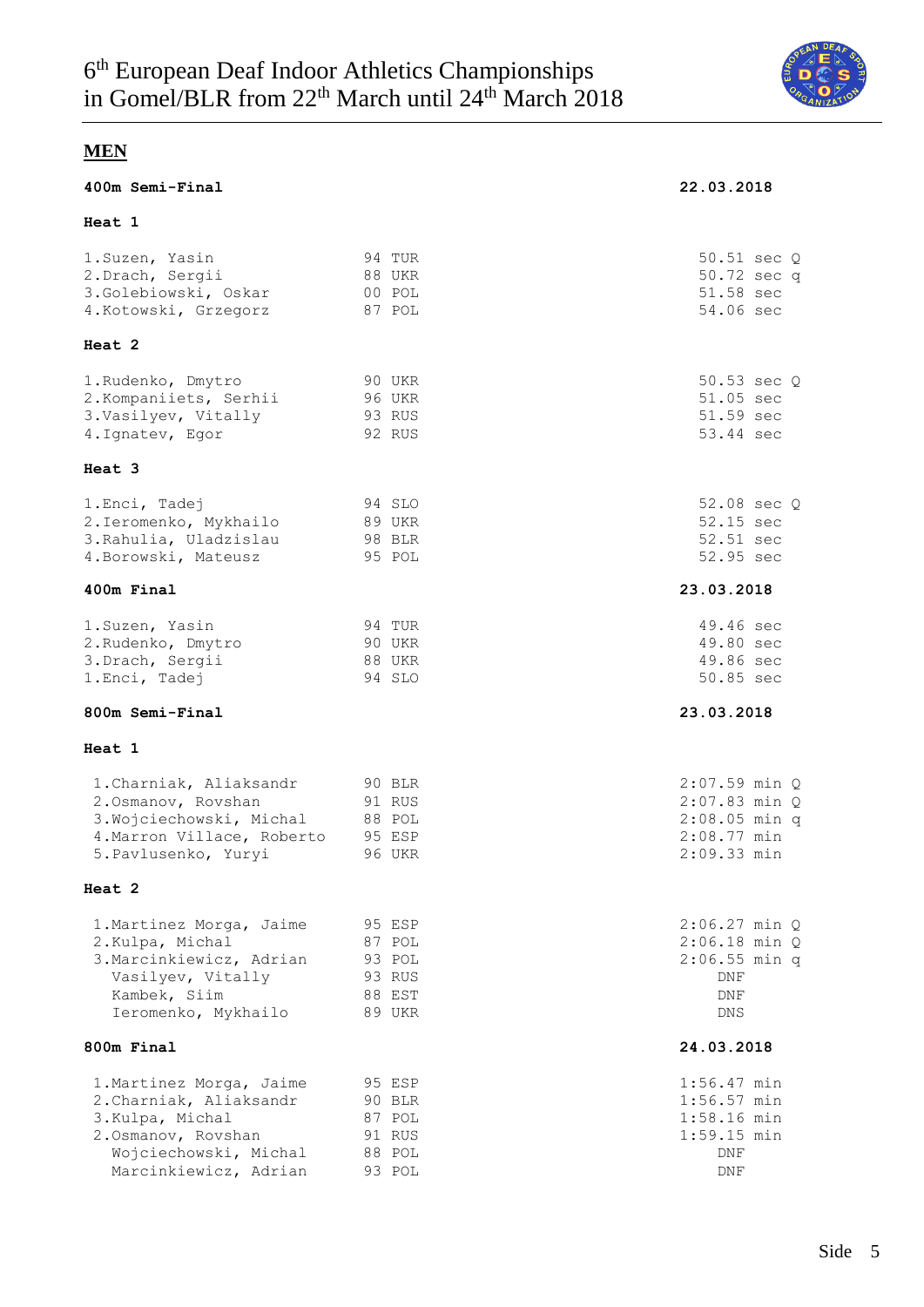

#### **1500m Final 22.03.2018**

| 1. Martinez Morga, Jaime             | 95 ESP | $4:03.92$ min |  |
|--------------------------------------|--------|---------------|--|
| 2. Wojciechowski, Michal             | 88 POL | $4:04.06$ min |  |
| 3. Charniak, Aliaksandr              | 90 BLR | 4:04.57 min   |  |
| 4. Marcinkiewicz, Adrian             | 93 POL | 4:04.98 min   |  |
| 5.Baganov, Daniil                    | 92 RUS | $4:09.91$ min |  |
| 6.Wilkinson, Jonathan                | 94 GBR | 4:23.30 min   |  |
| 7. Gonzalez Valiente, Juan M. 82 ESP |        | $4:24.08$ min |  |
| 8.Zelinicky, Robert                  | 97 SVK | 4:27.06 min   |  |
| Kulpa, Michal                        | 87 POL | DNF           |  |

### **3000m Final 24.03.2018**

|  | 8:45.77 min                                                                                                |  |
|--|------------------------------------------------------------------------------------------------------------|--|
|  | $8:46.12$ min                                                                                              |  |
|  | 8:52.29 min                                                                                                |  |
|  | 9:31.54 min                                                                                                |  |
|  | $9:40.86$ min                                                                                              |  |
|  | 9:45.83 min                                                                                                |  |
|  | $9:46.70$ min                                                                                              |  |
|  | $9:54.47$ min                                                                                              |  |
|  | 88 POL<br>93 POL<br>92 RUS<br>4. Gonzalez Valiente, Juan M. 82 ESP<br>94 GBR<br>97 SVK<br>87 POL<br>93 CZE |  |

#### **60m HURDLES Semi-Final 23.03.2018**

#### **Heat 1**

| 1.Kniazev, Vladislav | 87 RUS | 8.49 sec O          |
|----------------------|--------|---------------------|
| 2.Shenelenko, Onysym | 94 UKR | 9.92 sec 0          |
| 3. Kuusmann, Aarne   | 97 EST | $10.46 \text{ sec}$ |
| Khilenko, Konstantin | 95 RUS | DO                  |

#### **Heat 2**

| 1.Kulikov, Maksim | 84 RUS | 8.56       |
|-------------------|--------|------------|
| 2.Grenins, Maris  | 81 LAT | 9.12       |
| 3.Tanner, Santeri | 96 FIN | 9.70       |
| Visnap, Tanel     | 92 EST | <b>DNF</b> |

#### **60m HURDLES Final 23.03.2018**

| 1. Kniazev, Vladislav | 87 RUS | 8.42 sec           |
|-----------------------|--------|--------------------|
| 2.Kulikov, Maksim     | 84 RUS | 8.59 sec           |
| 2. Grenins, Maris     | 81 LAT | $9.08 \text{ sec}$ |
| 4. Tanner, Santeri    | 96 FIN | 9.49 sec           |
| 5.Shenelenko, Onysym  | 94 UKR | 9.53 sec           |
| 3. Kuusmann, Aarne    | 97 EST | 9.98 sec           |

| $4:03.92$ min |  |
|---------------|--|
| 4:04.06 min   |  |
| 4:04.57 min   |  |
| 4:04.98 min   |  |
| 4:09.91 min   |  |
| 4:23.30 min   |  |
| 4:24.08 min   |  |
| 4:27.06 min   |  |
| DNF           |  |
|               |  |

| 8:45.77 min   |  |
|---------------|--|
| $8:46.12$ min |  |
| $8:52.29$ min |  |
| 9:31.54 min   |  |
| 9:40.86 min   |  |
| 9:45.83 min   |  |
| $9:46.70$ min |  |
| $9:54.47$ min |  |

| 8.49 sec 0 |  |
|------------|--|
| 9.92 sec Q |  |
| 10.46 sec  |  |
| DO         |  |

 $1.56 \text{ sec } Q$  $9.12$  sec  $Q$  $\begin{array}{ccc} 3.70 & \text{sec} \text{q} \end{array}$ 

| 8.42 | sec |
|------|-----|
| 8.59 | sec |
| 9.08 | sec |
| 9.49 | sec |
| 9.53 | sec |
| 9.98 | sec |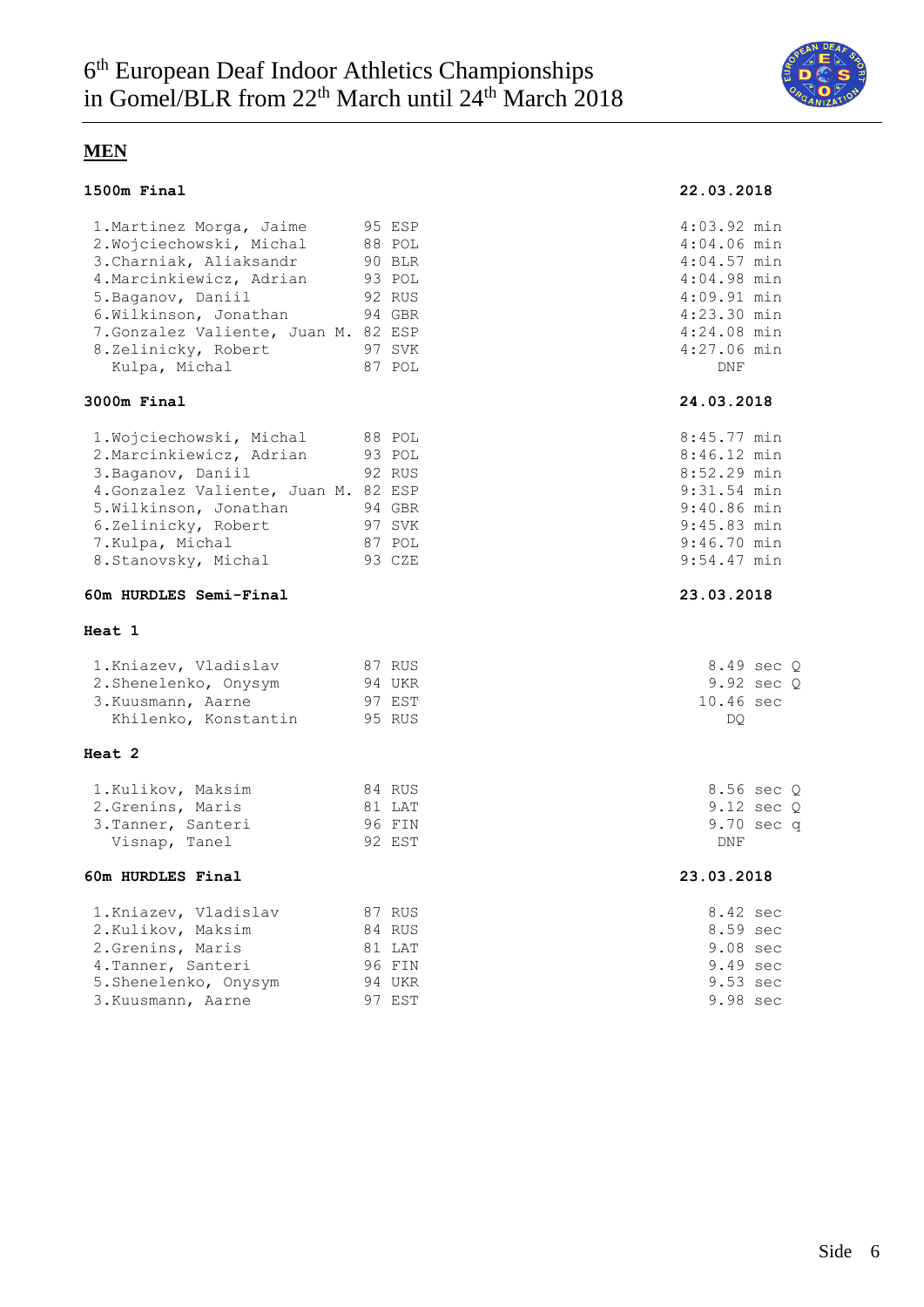

#### **4 x 400m relay Final A and B Time relay 24.03.2018**

#### **Heat A**

1.UKR 3:22.43 min Dmytryyenko, O 87 – Kompaniiets, S 96 - Drach, S 88 - Rudenko, D 90 2.RUS 3:26.45 min Beliakov, A 94 – Osmanov, R 91 - Ignatev, E 92 – Vasilyev, V 93 3.TUR 3:26.64 min Bicer, D 97 - Baydas, H 94 – Baydas, H 94 - Suzen, Y 94 4.POL 3:31.26 min Kotowski, G 87 - Borowski, M 95 - Ojdana, A 95 - Golebiowski, O 00

#### **Heat B**

1.BLR 3:32.37 min Dzihalevich, D 97 - Kavaleuski, U 97 - Rahulia, U 98 - Charniak, A 90 2.ESP 3:42.24 min Gomez Ayala, V 96 - Marron Villace, R 95 - Gonzalez Valiente, J 82 – Martinez Morga, J 95 3.EST 3:50.89 min Kambek, S 88 - Kuusmann, A - 97 Kajak, K 01 - Liiv, J 90

#### **4 x 400m relay Final**

1.UKR 3:22.43 min Dmytryyenko, O 87 – Kompaniiets, S 96 - Drach, S 88 - Rudenko, D 90 2.RUS 3:26.45 min Beliakov, A 94 – Osmanov, R 91 - Ignatev, E 92 – Vasilyev, V 93 3.TUR 3:26.64 min Bicer, D 97 - Baydas, H 94 – Baydas, H 94 - Suzen, Y 94 4.POL 3:31.26 min Kotowski, G 87 - Borowski, M 95 - Ojdana, A 95 - Golebiowski, O 00 5.BLR 3:32.37 min Dzihalevich, D 97 - Kavaleuski, U 97 - Rahulia, U 98 - Charniak, A 90 6.ESP 3:42.24 min Gomez Ayala, V 96 - Marron Villace, R 95 - Gonzalez Valiente, J 82 – Martinez Morga, J 95 7.EST 3:50.89 min Kambek, S 88 - Kuusmann, A - 97 Kajak, K 01 - Liiv, J 90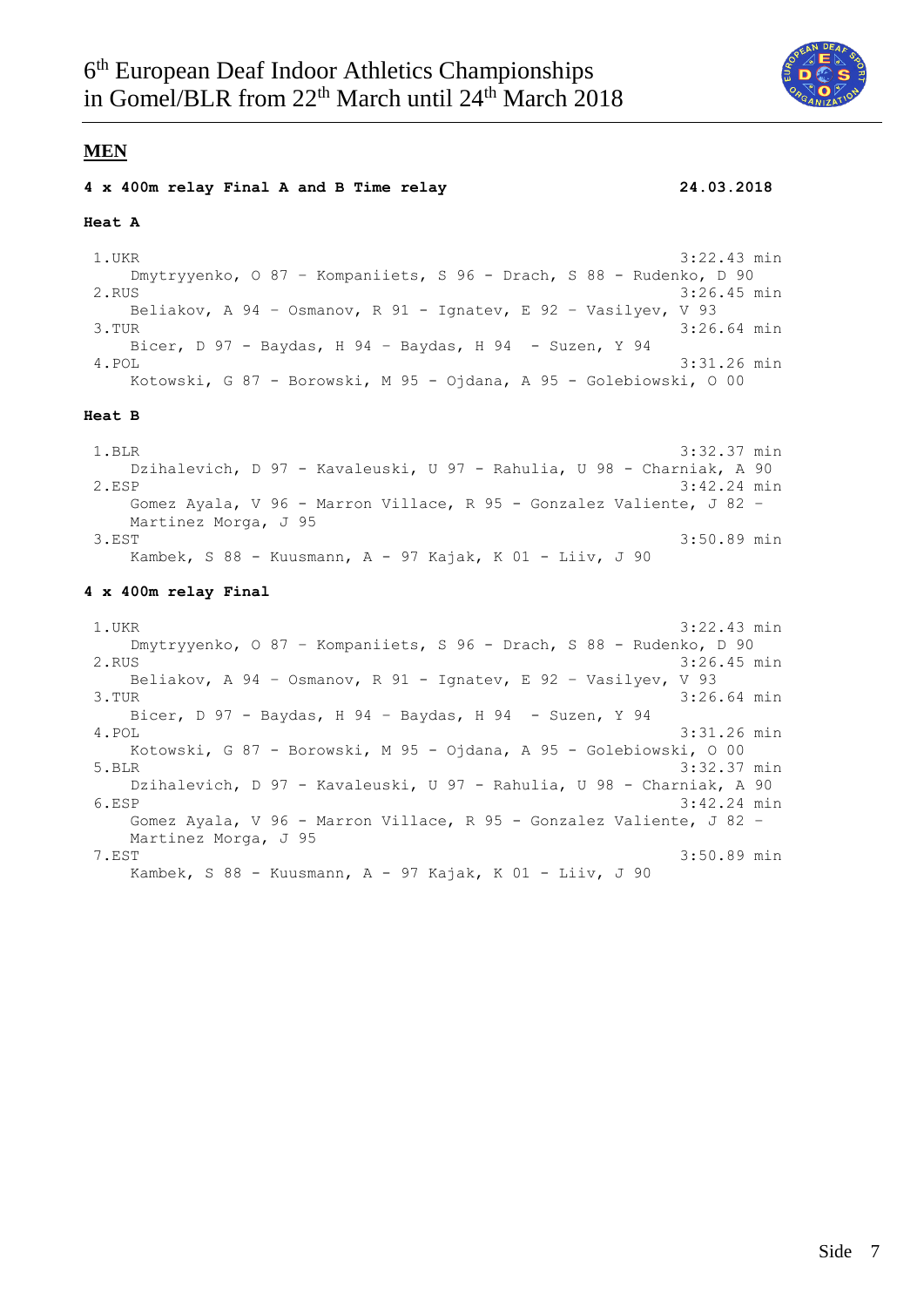

### **HIGH JUMP Final 23.03.2018**

|                           |  | 1.Hralko, Raman |                       |         |         |         | 92 BLR                                                           |                          |         |                          |         |         |     | 2.00 m   |  |
|---------------------------|--|-----------------|-----------------------|---------|---------|---------|------------------------------------------------------------------|--------------------------|---------|--------------------------|---------|---------|-----|----------|--|
| 2. Maistrenka, Aliaksandr |  |                 |                       |         |         |         | 00 BLR                                                           |                          |         |                          |         |         |     | 1.97 m   |  |
| 3.Khilenko, Konstantin    |  |                 |                       |         |         |         | 95 RUS                                                           |                          |         |                          |         |         |     | 1.97 m   |  |
|                           |  |                 | 4. Fedorenkov, Denis  |         |         |         | 96 RUS                                                           |                          |         |                          |         |         |     | 1.94 m   |  |
| 5.Dabrowski, Karol        |  |                 |                       |         |         |         | 95 POL                                                           |                          |         |                          |         |         |     | 1.88 m   |  |
|                           |  | 6.Visnap, Tanel |                       |         |         |         | 92 EST                                                           |                          |         |                          |         |         |     | 1.80 m   |  |
|                           |  |                 | 7.Makashyn, Dzianis   |         |         |         | 00 BLR                                                           |                          |         |                          |         |         |     | 1.75 m   |  |
|                           |  |                 | 8. Shenelenko, Onysym |         |         |         | 94 UKR                                                           |                          |         |                          |         |         |     | $1.65$ m |  |
|                           |  |                 | 9. Sharapo, Simon     |         |         |         | 01 SWE                                                           |                          |         |                          |         |         |     | $1.65$ m |  |
|                           |  |                 | 10.Kuusmann, Aarne    |         |         |         | 97 EST                                                           |                          |         |                          |         |         |     | 1.55 m   |  |
|                           |  |                 |                       |         |         |         |                                                                  |                          |         |                          |         |         |     |          |  |
|                           |  |                 |                       |         |         |         | 1.55 1.60 1.65 1.70 1.75 1.80 1.85 1.88 1.91 1.94 1.97 2.00 2.08 |                          |         |                          |         |         |     |          |  |
| 1.                        |  |                 |                       |         |         |         | $\circ$                                                          |                          | $\circ$ |                          | $\circ$ | $\circ$ | XXX |          |  |
| 2.                        |  |                 |                       |         |         |         | $\circ$                                                          |                          | $\circ$ | $\overline{\phantom{m}}$ | $\circ$ | XXX     |     |          |  |
| 3.                        |  |                 |                       |         |         |         |                                                                  | $\circ$                  | -       | no                       | XO      | XXX     |     |          |  |
| 4.                        |  |                 |                       |         |         |         | $\circ$                                                          | $\overline{\phantom{m}}$ | -       | XO                       | -       |         |     |          |  |
| $5$ .                     |  |                 |                       |         | $\circ$ | $\circ$ | XO                                                               | XXO                      | XXX     |                          |         |         |     |          |  |
| 6.                        |  |                 |                       | $\circ$ | $\circ$ | $\circ$ | XXX                                                              |                          |         |                          |         |         |     |          |  |
| 7.                        |  | $\circ$         | XXO                   | $\circ$ | $\circ$ | XXX     |                                                                  |                          |         |                          |         |         |     |          |  |
| 8.                        |  | $\circ$         | $\circ$               | XXX     |         |         |                                                                  |                          |         |                          |         |         |     |          |  |
| 9.0                       |  | $\circ$         | XO                    | XXX     |         |         |                                                                  |                          |         |                          |         |         |     |          |  |
| 10.0                      |  | XXX             |                       |         |         |         |                                                                  |                          |         |                          |         |         |     |          |  |
|                           |  |                 |                       |         |         |         |                                                                  |                          |         |                          |         |         |     |          |  |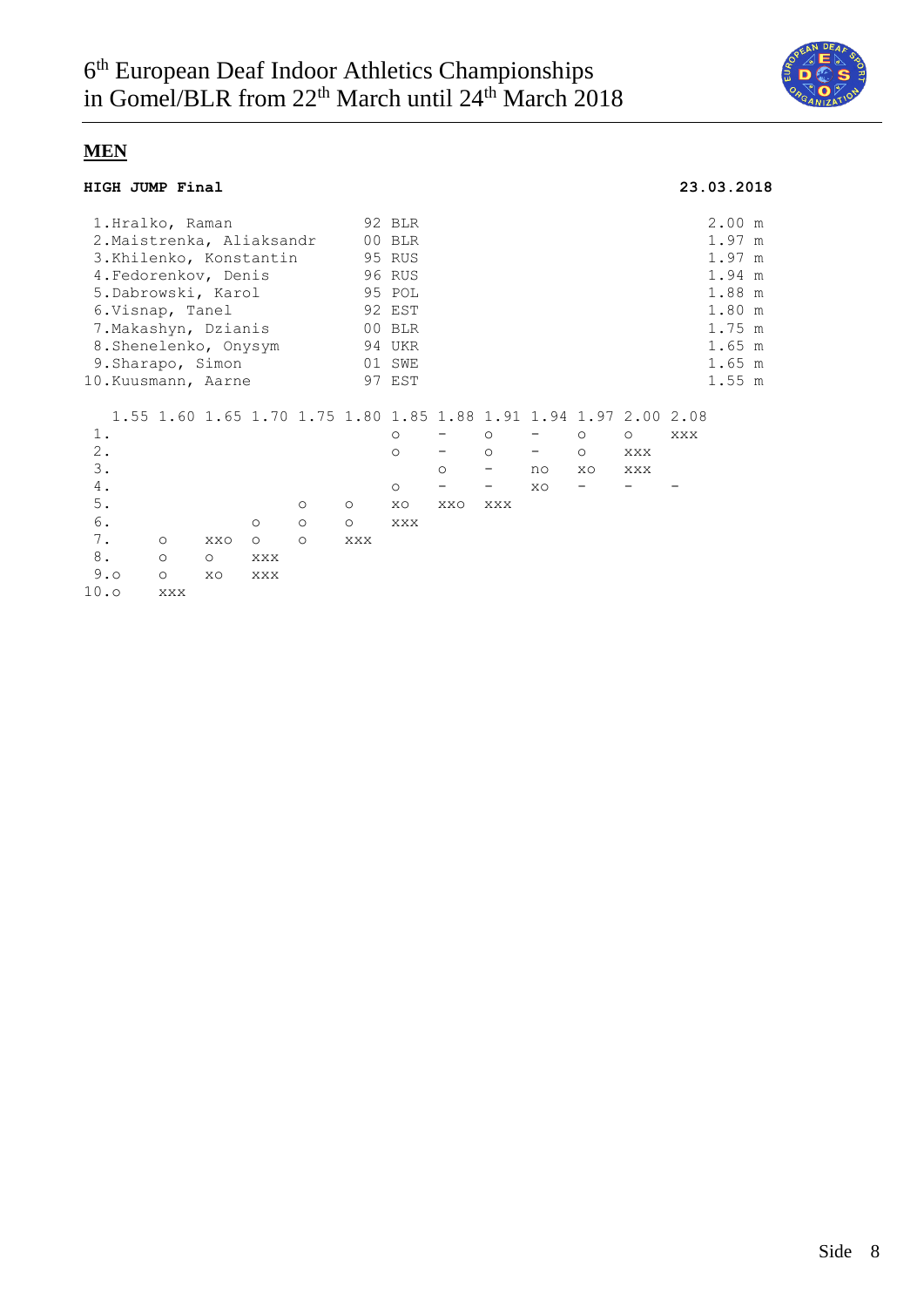

**LONG JUMP Final 22.03.2018**

# **MEN**

| 1.Shtanko, Ilya           |              | 93 RUS                   |              |                |              |     | 7.18 m           |
|---------------------------|--------------|--------------------------|--------------|----------------|--------------|-----|------------------|
|                           | 5.34 6.64    |                          |              | 7.01 7.18 7.01 | $\mathbf{X}$ |     |                  |
| 2.Grenins, Maris          |              | 81 LAT                   |              |                |              |     | 6.95 m           |
|                           | 6.76 6.81    | 6.79                     | $\mathbf{X}$ | 6.78           | 6.95         |     |                  |
| 3. Maistrenka, Aliaksandr |              | 00 BLR                   |              |                |              |     | 6.94 m           |
| 6.91                      | 6.62         | 6.90 6.84                |              | X              | 6.94         |     |                  |
| 4.Khilenko, Konstantin    |              | 95 RUS                   |              |                |              |     | 6.93 m           |
| $\mathbf{x}$              | 6.49         | 6.66 6.93                |              | X              | X            |     |                  |
| 5.Kulikov, Maksim         |              | 84 RUS                   |              |                |              |     | 6.87 m           |
| X                         | 6.79         | 6.28 6.62                |              | 6.86           | 6.87         |     |                  |
| 6.Soklakovs, Sergejs      |              | 95 LAT                   |              |                |              |     | 6.70 m           |
| X                         | 6.51         | 6.36 x                   |              | 6.43           | 6.70         |     |                  |
| 7. Costa, Hemilton        |              | 91 POR                   |              |                |              |     | 6.62 m           |
| 6.32                      | 6.28         | 6.50 6.05                |              | 6.43           | 6.62         |     |                  |
| 8.Danylchenko, Volodymyr  |              | 92 UKR                   |              |                |              |     | 6.55 m           |
| 6.48                      | 6.27         | 6.55 x                   |              | 6.39           | 6.54         |     |                  |
| 9. Sharapo, Simon         |              |                          | 01 SWE       |                |              |     | 6.43 m           |
| 6.43 6.37                 |              | 6.00                     |              |                |              |     |                  |
| 10.Jelinek, Rastisav      |              |                          | 01 SVK       |                |              |     | 6.42 m           |
| 6.42                      | $\mathbf{X}$ | $X -$                    |              |                |              |     |                  |
| 11.Janda, Bartlomiej      |              |                          | 93 POL       |                |              |     | 6.40 m           |
|                           | 6.40 6.31    | 6.36                     |              |                |              |     |                  |
| 12.Liiv, Jorgan           |              |                          | 90 EST       |                |              |     | 6.35 m           |
| 6.35                      | 6.27         | 4.18                     |              |                |              |     |                  |
| 13.Lahadziuk, Akisiom     |              |                          | 94 BLR       |                |              |     | 6.32 m           |
|                           | 5.73 6.16    | 6.32                     |              |                |              |     |                  |
| 14. Kozich, Aliaksandr    |              |                          | 87 BLR       |                |              |     | $6.21 \text{ m}$ |
| 6.21                      | $\sim$ $-$   | $\overline{\phantom{a}}$ |              |                |              |     |                  |
| 15.Kajak, Karl Kristjan   |              |                          | 01 EST       |                |              |     | $6.08$ m         |
| 6.08                      | 5.86         | X                        |              |                |              |     |                  |
| 16.Shenelenko, Onysym     |              |                          | 94 UKR       |                |              |     | 5.93 m           |
| 5.76                      | 5.93         | 5.87                     |              |                |              |     |                  |
| 17.Visnap, Tanel          |              |                          | 92 EST       |                |              |     | 5.89 m           |
| 5.87                      | 5.73         | 5.8                      |              |                |              |     |                  |
| Hralko, Raman             |              |                          | 92 BLR       |                |              |     | ΝM               |
| X                         |              |                          |              |                |              |     |                  |
| Ture, Abudacar            |              |                          | 98 POR       |                |              | MED |                  |
|                           |              |                          |              |                |              |     |                  |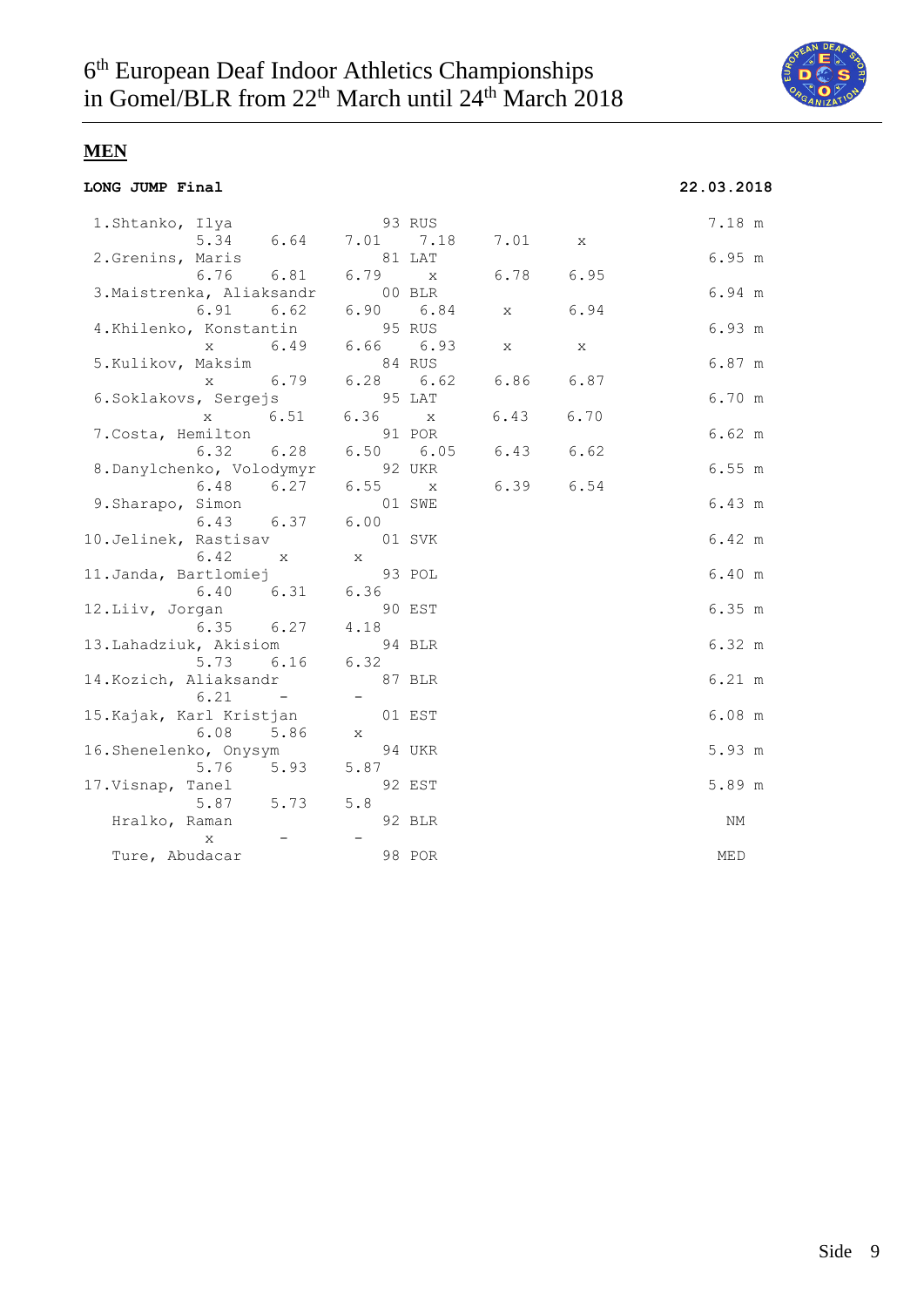

**TRIPLE JUMP Final 24.03.2018**

## **MEN**

| TRIPLE JUMP Final |  |
|-------------------|--|
|-------------------|--|

| 1. Pakin, Ivan                  | 91 RUS                |              |              | 15.23 m    |
|---------------------------------|-----------------------|--------------|--------------|------------|
| 15.17 15.20                     | 15.23<br>14.92        | 15.13        | 15.20        |            |
| 2. Danylchenko, Volodymyr       | 92 UKR                |              |              | 14.96 m    |
| 14.77 14.96                     | 14.73                 |              | 14.32        |            |
| 3. Kozich, Aliaksandr           | 87 BLR                |              |              | 14.32 m    |
| 14.15<br>14.23                  | 14.23<br>X            | 14.32        | 14.12        |            |
| 4. Maistrenka, Aliaksandr       | 00 BLR                |              |              | 14.31 m    |
| 13.55<br>14.13                  | 13.79<br>14.31        | 14.27        | X            |            |
| 5.Grenins, Maris                | 81 LAT                |              |              | 13.92 m    |
| 13.61<br>13.48                  | 13.90<br>X            | X            | 13.92        |            |
| 6. Soklakovs, Sergejs           | 95 LAT                |              |              | 13.78 m    |
| 13.26<br>$\mathbf{x}$           | 13.41<br>13.63        | 13.27        | 13.78        |            |
| 7. Makashyn, Dzianis            | 00 BLR                |              |              | 13.00 m    |
| 12.67<br>12.51                  | 12.55<br>13.00        | 12.53        | X            |            |
| 8. Visnap, Tanel                | 92 EST                |              |              | 12.43 m    |
| 12.43<br>$\mathbf{x}$           | 12.34<br>12.00        | 12.19        | 12.20        |            |
| 9. Kajak, Karl Kristjan         | $01$ EST              |              |              |            |
| 11.57<br>$\mathbf{x}$           | X                     |              |              |            |
| Hralko, Raman                   | 92 BLR                |              |              | NΜ         |
| X                               | $ \,$                 |              |              |            |
|                                 |                       |              |              |            |
| SHOT PUT Final                  |                       |              |              | 22.03.2018 |
|                                 |                       |              |              |            |
| 1. Ivaskevicius, Vytenis        | 92 LTU                |              |              | 17.16 m    |
| 15.95 16.71                     | $X =$<br>X            | $\mathbf{x}$ | 17.16        |            |
| 2. Khakimov, Denis              | 93 RUS                |              |              | 16.61 m    |
| 16.42<br>16.47                  | $X -$<br>X            | 15.99        | 16.61        |            |
| 3. Filyushkin, Mikhail          | 95 RUS                |              |              | 15.15 m    |
| 14.22<br>15.11                  | 14.95<br>$X -$        | $\mathbf{x}$ | 15.15        |            |
| 4. Bischlager, Christoph        | 83 GER                |              |              | 14.73 m    |
| 13.69<br>14.03                  | 13.72<br>13.18        | 14.57        | 14.73        |            |
| 5. Calhan, Serhan               | 94 TUR                |              |              | 14.37 m    |
| 13.89<br>14.30                  | 14.37<br>$\mathbf{x}$ | X            | X            |            |
| 6. Rozumczyk, Tomasz            | 89 POL                |              |              | 14.19 m    |
| 14.19<br>$\mathbf{x}$           | $X -$<br>X            | 13.64        | $\mathbf{x}$ |            |
|                                 |                       |              |              |            |
| 7. Paurys, Mazvydas             | 99 LTU                |              |              | 13.25 m    |
| 12.78<br>13.25                  | 13.08<br>$\mathbf{x}$ | X            | X            |            |
| 8.Zdanavicius, Sarunas<br>12.09 | 98 LTU<br>12.82       | 13.17        |              | 13.17 m    |

10.Kalnins, Paulis 00 LAT 11.68 m

11.Kay, Christopher 91 GBR 11.33 m

11.68 x 10.29

11.33 x x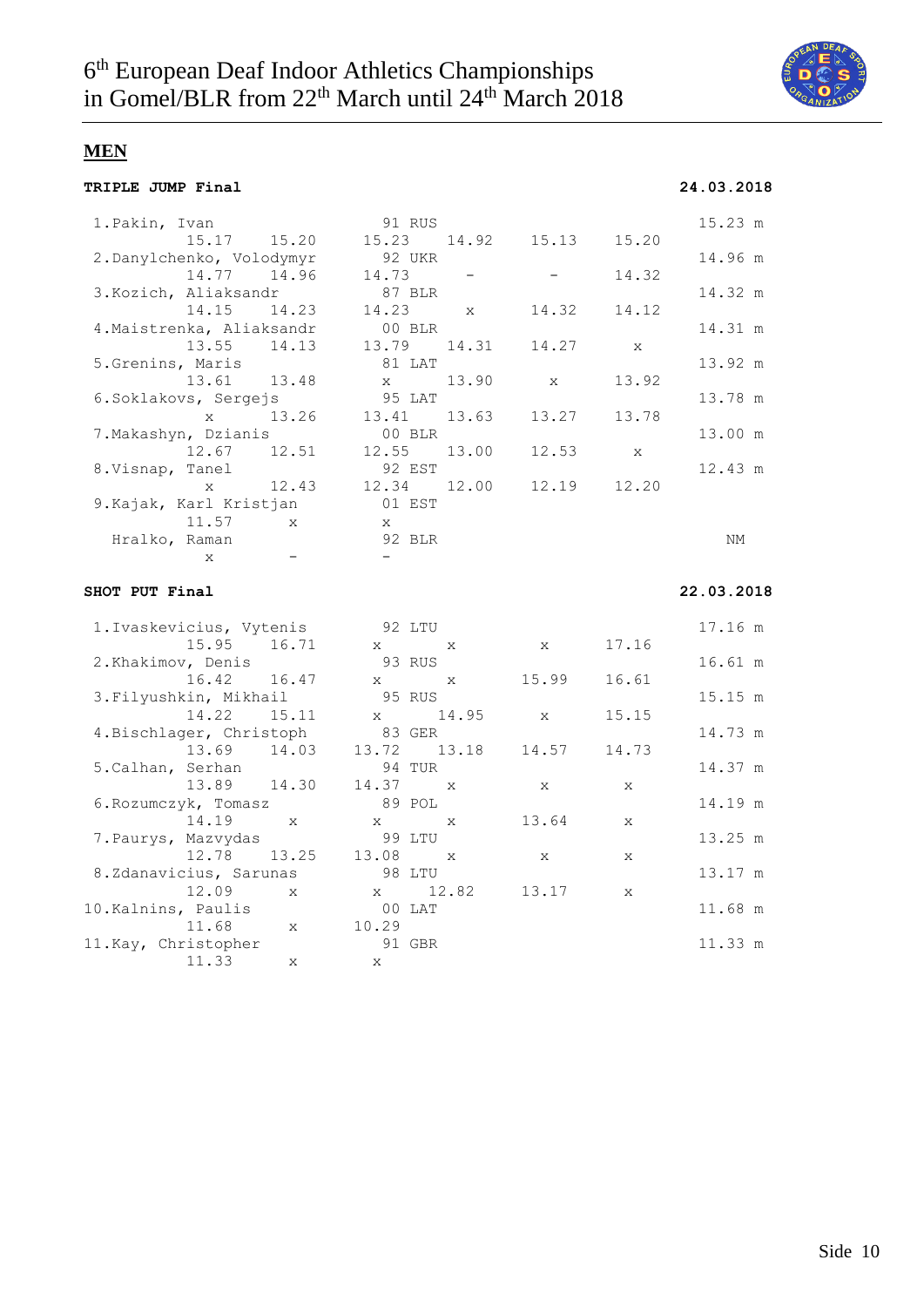

**60m Semi-Final 22.03.2018**

## **WOMEN**

|  | 60m Semi-Final |
|--|----------------|
|--|----------------|

### **Heat 1**

| neal 1                                                                                                                                      |                                                          |                                                                 |
|---------------------------------------------------------------------------------------------------------------------------------------------|----------------------------------------------------------|-----------------------------------------------------------------|
| 1. Matviievska, Yuliia<br>2. Chebatarova, Tatsiana<br>3. Antusekova, Martina<br>4. Wierzbicka, Katarzyna<br>5.Zubrakova, Uladlena           | 02 UKR<br>84 BLR<br>00 SVK<br>90 POL<br>00 BLR           | 8.13 sec Q<br>8.27 sec<br>8.36 sec<br>8.52 sec<br>8.84 sec      |
| Heat 2                                                                                                                                      |                                                          |                                                                 |
| 1. Sadavaya, Darya<br>2. Kochmaryk, Viktoriya<br>Kojic, Alva<br>Alemseitova, Andzhela<br>Losala, Asnath                                     | 97 BLR<br>89 UKR<br>01 SWE<br>90 RUS<br>84 GBR           | 8.17 sec Q<br>8.18 sec q<br>DQ.<br>DNS<br>MED                   |
| Heat 3                                                                                                                                      |                                                          |                                                                 |
| 1.Akay, Aysun<br>2. Filiushkina, Alena<br>3. Zhurbenkova, Katsiaryna<br>4. Tokar, Kateryna<br>5. Komander, Martina                          | 94 TUR<br>96 RUS<br>98 BLR<br>01 UKR<br>92 POL           | 7.95 sec Q<br>7.97 sec q<br>8.18 sec q<br>8.28 sec<br>8.40 sec  |
| 60m Final                                                                                                                                   |                                                          | 22.03.2018                                                      |
| 1.Akay, Aysun<br>2. Kochmaryk, Viktoriya<br>3.Zhurbenkova, Katsiaryna<br>4. Sadavaya, Darya<br>5. Matviievska, Yuliia<br>Filiushkina, Alena | 94 TUR<br>89 UKR<br>98 BLR<br>97 BLR<br>02 UKR<br>96 RUS | 7.95 sec<br>7.99 sec<br>8.10 sec<br>8.10 sec<br>8.11 sec<br>DQ. |
| 400m Semi-Final                                                                                                                             |                                                          | 22.03.2018                                                      |
| Heat 1                                                                                                                                      |                                                          |                                                                 |
| 1. Shapoval, Yuliia<br>2. Arutiunian, Liudmila<br>3. Hancharova, Yana                                                                       | 88 UKR<br>94 RUS<br>88 BLR                               | 59.04 sec O<br>59.45 sec<br>$1:00.76$ min                       |
| Heat 2                                                                                                                                      |                                                          |                                                                 |
| 1. Lavrinenko, Iuliia<br>2. Kiniaikina, Kristina<br>Akay, Aysun                                                                             | 97 RUS<br>00 UKR<br>94 TUR                               | $1:00.46$ min $O$<br>$1:00.63$ min<br>DNF                       |
| Heat 3                                                                                                                                      |                                                          |                                                                 |
| 1. Tsiarentsyeva, Alena<br>2. Kuprych, Solomiia                                                                                             | 82 BLR<br>90 UKR                                         | 59.02 sec Q<br>59.28 sec q                                      |

3. Kojic, Alva 1:02.79 min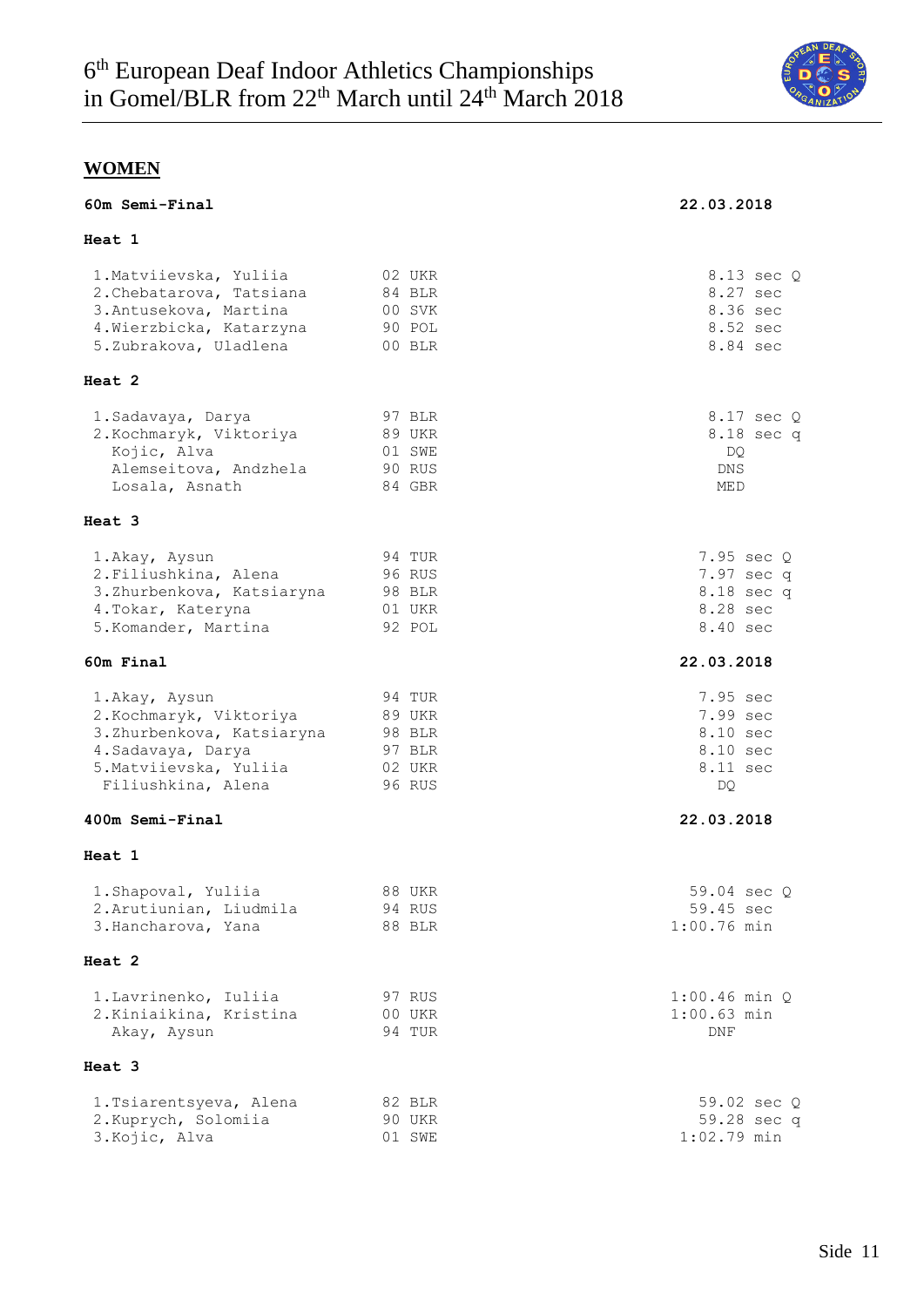

### **WOMEN**

#### **400m Final 23.03.2018**

#### 1.Shapoval, Yuliia 88 UKR 58.17 sec 2.Tsiarentsyeva, Alena 82 BLR 58.37 sec 3.Kuprych, Solomiia 90 UKR 58.70 sec 4.Lavrinenko, Iuliia 97 RUS 1:00.68 min

#### **800m Final 24.03.2018**

| 1. Abubiakirova, Iuliia  | 95 RUS | 2:19.39 min |
|--------------------------|--------|-------------|
| 2. Tsiarentsyeva, Alena  | 82 BLR | 2:20.52 min |
| 3. Kozich, Halina        | 90 BLR | 2:20.89 min |
| 4. Sydorenko, Anastasiia | 94 UKR | 2:22.21 min |
| 5.Demchenko, Sofiia      | 98 RUS | 2:28.02 min |
| Kochmaryk, Viktoriya     | 89 UKR | DNF         |

#### **1500m Final 22.03.2018**

| 1. Kozich, Halina        | 90 BLR | 4:48.60 min |
|--------------------------|--------|-------------|
| 2. Erofeeva, Nelli       | 83 RUS | 4:49.49 min |
| 3. Sydorenko, Anastasiia | 94 UKR | 4:49.60 min |
| 4. Kalinevich, Margarita | 95 RUS | 4:56.96 min |
| 5. Bairamova, Yuliia     | 88 UKR | 5:04.26 min |
| 6.Svynobii, Mariia       | 92 UKR | 5:04.74 min |

#### **3000m Final 24.03.2018**

| 1. Sydorenko, Anastasiia | 94 UKR | 10:23.61 min   |
|--------------------------|--------|----------------|
| 2. Kalinevich, Margarita | 95 RUS | 10:23.81 min   |
| 3.Erofeeva, Nelli        | 83 RUS | 10:28.36 min   |
| 4. Bairamova, Yuliia     | 88 UKR | $10:49.55$ min |
| 5. Svynobii, Mariia      | 92 UKR | 10:50.73 min   |
| Rahautsova, Volha        | 86 BLR | DNF            |

#### **60m HURDLES Semi-Final 23.03.2018**

#### **Heat 1**

| 1. Shapoval, Yuliia    | 88 UKR | 9.12 sec Q          |  |
|------------------------|--------|---------------------|--|
| 2.Klimova, Oxana       | 90 RUS | 9.36 sec C          |  |
| 3. Matviievska, Yuliia | 02 UKR | 9.46 sec o          |  |
| 4. Landar, Marja-Liisa | 90 EST | 9.78 sec            |  |
| Uzunova, Elena         | 92 BUL | $10.56 \text{ sec}$ |  |
| Sadavaya, Darya        | 97 BLR | <b>DNF</b>          |  |

#### **Heat 2**

| 1. Kochmaryk, Viktoriya  | 89 UKR | 9.24 sec C |
|--------------------------|--------|------------|
| 2. Tokar, Kateryna       | 01 UKR | 9.29 sec C |
| 3. Nikiforova, Ekaterina | 97 RUS | 9.36 sec o |
| 4.Saem, Cathy            | 93 EST | 10.73 sec  |
| Klechkina, Anastasiia    | 94 RUS | MED        |
| Nachova, Nadka           | 00 BUL | <b>MED</b> |

|  |  |  | sec          | Q                                                                                                                                                                                                                                                                                                                                                                                                                                                                                                                        |
|--|--|--|--------------|--------------------------------------------------------------------------------------------------------------------------------------------------------------------------------------------------------------------------------------------------------------------------------------------------------------------------------------------------------------------------------------------------------------------------------------------------------------------------------------------------------------------------|
|  |  |  | sec          | Q                                                                                                                                                                                                                                                                                                                                                                                                                                                                                                                        |
|  |  |  |              | q                                                                                                                                                                                                                                                                                                                                                                                                                                                                                                                        |
|  |  |  | sec          |                                                                                                                                                                                                                                                                                                                                                                                                                                                                                                                          |
|  |  |  | 10.56<br>DNF | 58.37 sec<br>58.70 sec<br>$1:00.68$ min<br>24.03.2018<br>2:19.39 min<br>$2:20.52$ min<br>$2:20.89$ min<br>2:22.21 min<br>$2:28.02$ min<br><b>DNF</b><br>22.03.2018<br>$4:48.60$ min<br>$4:49.49$ min<br>$4:49.60$ min<br>$4:56.96$ min<br>$5:04.26$ min<br>$5:04.74$ min<br>24.03.2018<br>10:23.61 min<br>10:23.81 min<br>10:28.36 min<br>$10:49.55$ min<br>10:50.73 min<br>DNF<br>23.03.2018<br>$9.12 \text{ sec } Q$<br>$9.36 \text{ sec } Q$<br>9.46 sec q<br>9.78 sec<br>sec<br>9.24<br>9.29<br>9.36<br>sec<br>10.73 |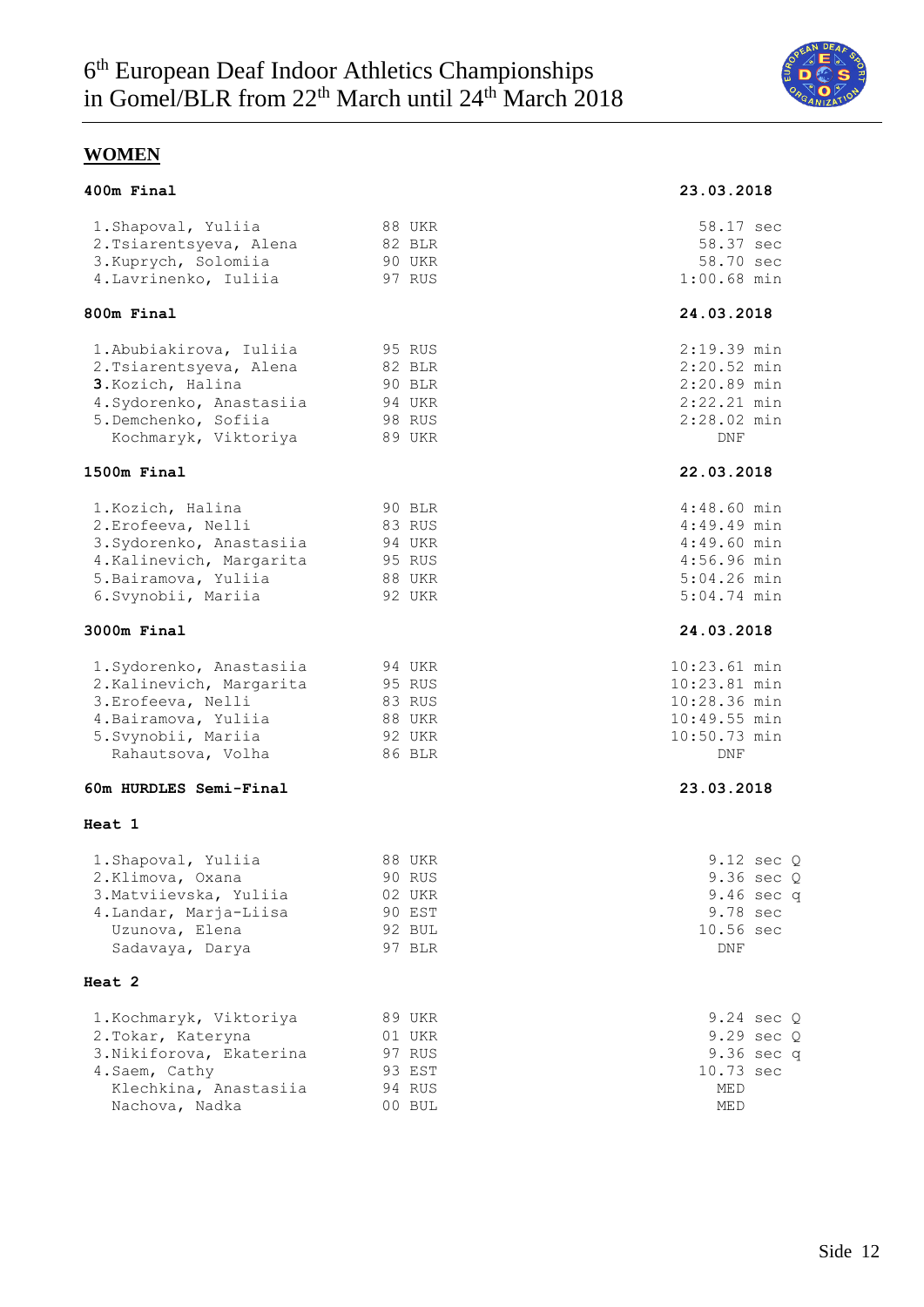

### **WOMEN**

#### **60m HURDLES Final 23.03.2018**

| 1. Shapoval, Yuliia      | 88 UKR        | 8.95 sec ECR       |
|--------------------------|---------------|--------------------|
| 2. Matviievska, Yuliia   | 02 UKR        | $9.14 \text{ sec}$ |
| 3. Kochmaryk, Viktoriya  | 89 UKR        | $9.15 \text{ sec}$ |
| 4.Klimova, Oxana         | <b>90 RUS</b> | $9.17 \text{ sec}$ |
| 5. Nikiforova, Ekaterina | 97 RUS        | 9.22 sec           |
| 6.Tokar, Kateryna        | 01 UKR        | $9.26 \text{ sec}$ |
|                          |               |                    |

#### **4 x 400m relay Final 24.03.2016**

1.UKR 3:57.74 min Kochmaryk, V 89 Kuprych, S 90 - Kiniaikina, K 00 –Shapoval, Y 88 2.RUS 4:02.21 min Filiushkina, A 96 - Abubiakirova, I 95 – Arutiunian, L 94 - Lavrinenko, I 97 **3.**BLR 4:14.20 min Chebatarova, T 84 - Kozich, H 90 - Zhurbenkova, K 98 - Hancharova, Y 88

#### **HIGH JUMP Final 23.03.2018**

| 1. Karapetyan, Kristina                                |         |         |         | 90 RUS  |            |         |         |     |        | $1.70$ m ECR |
|--------------------------------------------------------|---------|---------|---------|---------|------------|---------|---------|-----|--------|--------------|
| 2. Muravska, Rusiana                                   |         |         |         | 00 UKR  |            |         |         |     | 1.64 m |              |
| 3. Landar, Marja-Liisa                                 |         |         |         | 90 EST  |            |         |         |     | 1.61 m |              |
| 3. Borovskaya, Valeria                                 |         |         |         | 95 RUS  |            |         |         |     | 1.61 m |              |
| 5.Gaede, Delia                                         |         |         |         | 99 GER  |            |         |         |     | 1.45 m |              |
| 6. Saem, Cathy                                         |         |         |         | 93 EST  |            |         |         |     | 1.45 m |              |
| Krautsova, Liudmila                                    |         |         |         | 98 BLR  |            |         |         |     | MED    |              |
|                                                        |         |         |         |         |            |         |         |     |        |              |
| 1.35 1.40 1.45 1.50 1.55 1.58 1.61 1.64 1.67 1.70 1.75 |         |         |         |         |            |         |         |     |        |              |
| 1.                                                     |         |         |         | $\circ$ | $\circ$    | $\circ$ | $\circ$ | XXX |        |              |
| $2$ .                                                  | $\circ$ | $\circ$ | $\circ$ | $\circ$ | XO         | XXX     |         |     |        |              |
| 3.                                                     | $\circ$ | $\circ$ | $\circ$ | $\circ$ | XXX        |         |         |     |        |              |
| 3.                                                     |         | $\circ$ | $\circ$ | $\circ$ | <b>XXX</b> |         |         |     |        |              |
| 5.<br>XO<br>$\circ$                                    | XXX     |         |         |         |            |         |         |     |        |              |
| 6.0<br>XO<br>XXO                                       | XXX     |         |         |         |            |         |         |     |        |              |

#### **LONG JUMP Final 23.03.2018**

| 1.Nikiforova, Ekaterina           |  | 97 RUS                   |        | 5.70 m           |
|-----------------------------------|--|--------------------------|--------|------------------|
| $\mathbf x$ and $\mathbf x$       |  | 5.70 5.56 5.18 5.66 5.42 |        |                  |
| 2.Alemseitova, Andzhela           |  | <b>90 RUS</b>            |        | 5.68 m           |
| 5.10 5.47 5.68 5.38 5.53 5.42     |  |                          |        |                  |
| 3. Matviievska, Yuliia            |  | 02 UKR                   |        | $5.59$ m         |
| 5.57 x 5.54 5.59 5.47 5.53        |  |                          |        |                  |
| 4.Tokar, Kateryna                 |  | 01 UKR                   |        | $5.52 \text{ m}$ |
| x x 5.30 5.32 5.23 5.52           |  |                          |        |                  |
| 5. Wierzbicka, Katarzyna 90 POL   |  |                          |        | $5.11 \text{ m}$ |
| 4.86 x 5.11 x 5.10 5.06           |  |                          |        |                  |
| 6.Zrakovskaia, Aleksandra 198 RUS |  |                          |        | 4.97 m           |
| x x 4.36 4.82 x 4.97              |  |                          |        |                  |
| 7.Khamutova, Viktora 97 BLR       |  |                          | 4.85 m |                  |
| 4.84 4.73 4.67 4.70 4.73 4.85     |  |                          |        |                  |
| 8.Zubrakova, Uladlena (00 BLR)    |  |                          |        | 4.82 m           |
| x 4.15 4.56 4.49 4.77 4.82        |  |                          |        |                  |
| Krautsova, Liudmila 98 BLR        |  |                          |        | MED              |
| Nachova, Nadka                    |  | 00 BUL                   |        | MED              |
| Losala, Asnath                    |  | 84 GBR                   |        | MED              |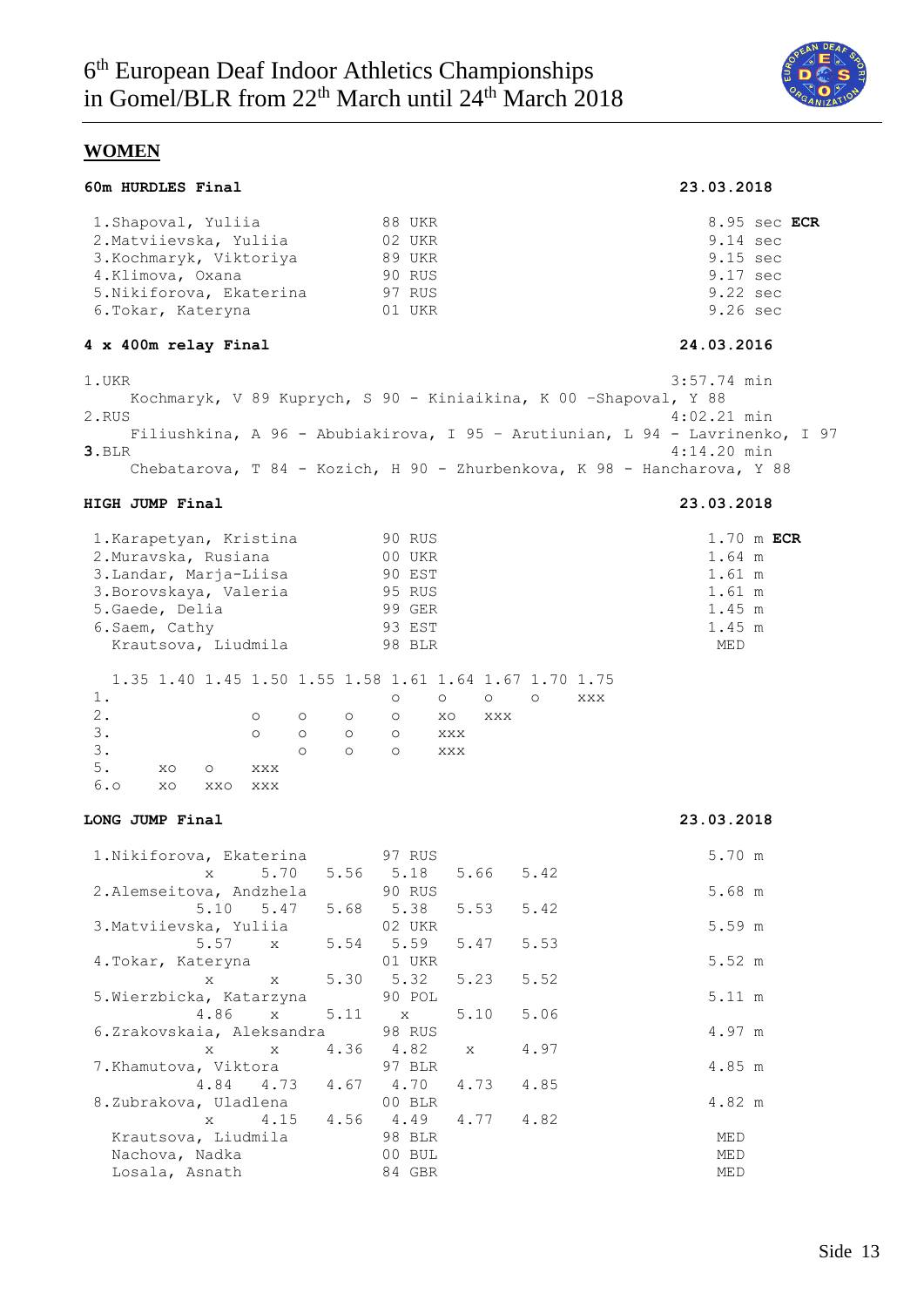

## **WOMEN**

| <b>TRIPLE JUMP Final</b>                                                                                                        |                |                         |              |              | 22.03.2018 |
|---------------------------------------------------------------------------------------------------------------------------------|----------------|-------------------------|--------------|--------------|------------|
| 1. Alemseitova, Andzhela 90 RUS<br>11.20<br>11.22                                                                               |                | 11.83 11.78             | 11.80        | 11.56        | 11.83 m    |
| 2.Zrakovskaia, Aleksandra                                                                                                       |                | 98 RUS                  |              |              | 11.61 m    |
| 11.45<br>11.49                                                                                                                  | $\mathbf{x}$   | 11.16                   | 11.26        | 11.61        |            |
| 3.Hralko, Marharyta                                                                                                             |                | 87 BLR                  |              |              | 10.68 m    |
| 10.57 10.68                                                                                                                     |                | 10.60 10.64             | 10.50        |              |            |
| 4.Zubrakova, Uladlena                                                                                                           | $00$ BLR       |                         |              |              | 10.60 m    |
| $10.06$ x                                                                                                                       | 10.60          | 10.39                   | 9.80         | $-$          |            |
| 5.Landar, Marja-Liisa<br>$9.60 \times$                                                                                          | 90 EST<br>9.62 | 10.03                   | 9.81         | 10.02        | 10.03 m    |
| 6.Saem, Cathy                                                                                                                   |                | 93 EST                  |              |              | 9.97 m     |
| x 9.85                                                                                                                          |                | $9.91$ $9.97$           | $\mathbf{x}$ | 9.67         |            |
| SHOT PUT Final                                                                                                                  |                |                         |              |              | 22.03.2018 |
| 1. Biziakina, Svetlana                                                                                                          | 94 RUS         |                         |              |              | 14.86 m    |
| 13.92 13.99                                                                                                                     |                | 14.01 14.52             | 14.21        | 14.86        |            |
| 2. Kristoficova, Ivana                                                                                                          |                | 90 SVK                  |              |              | 14.82 m    |
| 14.58<br>14.82                                                                                                                  | $\mathbf X$    | 14.23                   | 14.48        | X            |            |
| 3. Ursulenko, Nataliia<br>13.65<br>13.42                                                                                        |                | 85 UKR<br>14.14   13.75 | 13.56        | 13.85        | 14.14 m    |
| 4. Arkhipova, Elizabetta                                                                                                        |                | 98 RUS                  |              |              | 13.21 m    |
| 10.99<br>12.65                                                                                                                  | 11.85          | 13.21                   | X            | 12.47        |            |
| 5.Kysylova, Yuliia                                                                                                              |                | 97 UKR                  |              |              | 13.18 m    |
| 12.45<br>13.18                                                                                                                  |                | 12.17 12.65             | 12.20        | 12.36        |            |
| 6. Koc, Fatmagul                                                                                                                |                | 96 TUR                  |              |              | 11.67 m    |
| $\mathbf x$<br>11.08                                                                                                            |                | 11.37 11.67             | 11.09        | X            |            |
| 7.Khamutova, Viktora                                                                                                            |                | 97 BLR                  |              |              | 8.38 m     |
| 7.85<br>$\mathbbm{X}$                                                                                                           |                | 8.38 7.48               | $\mathbf{X}$ | $\mathbf{x}$ |            |
| PENTATHLON Final                                                                                                                |                |                         |              |              | 22.03.2018 |
| (60m HURDLES, HIGH JUMP, SHOT PUT, LONG JUMP, 800m)                                                                             |                |                         |              |              |            |
| 1.Klechkina, Anastasiia                                                                                                         |                | 94 RUS                  |              |              | 3227 Pts   |
| 9.53<br><b>Contract Contract Contract</b>                                                                                       | $1.57-$        | $11.13-$<br>5.10        |              | $-2:43.56$   |            |
| 2. Potapenko, Kateryna                                                                                                          |                | 88 UKR                  |              |              | 3176 Pts   |
| 9.97<br>$1.51-$<br>$\sim 100$ km s $^{-1}$                                                                                      |                | $10.87 -$<br>4.93       |              | $-2:29.53$   |            |
| 3.Nachova, Nadka                                                                                                                |                | 00 BUL                  |              |              | 2717 Pts   |
| 10.18<br>$\mathcal{L}_{\text{max}}$ and $\mathcal{L}_{\text{max}}$ . The $\mathcal{L}_{\text{max}}$<br>$1.48-$<br>4.Saem, Cathy | $7.19-$        | 4.87<br>93 EST          |              | $-2:40.39$   | 2585 Pts   |
|                                                                                                                                 |                |                         |              |              |            |

10.82 - 1.42- 8.05- 4.88 - 2:41.55

11.01 - 1.45- 8.22- 4.61 - 2:40.92

10.72 - 1.39- 7.86- 4.45 - 2:49.56

5.Krautsova, Liudmila 98 BLR 2533 Pts

6.Uzunova, Elena 92 BUL 2359 Pts